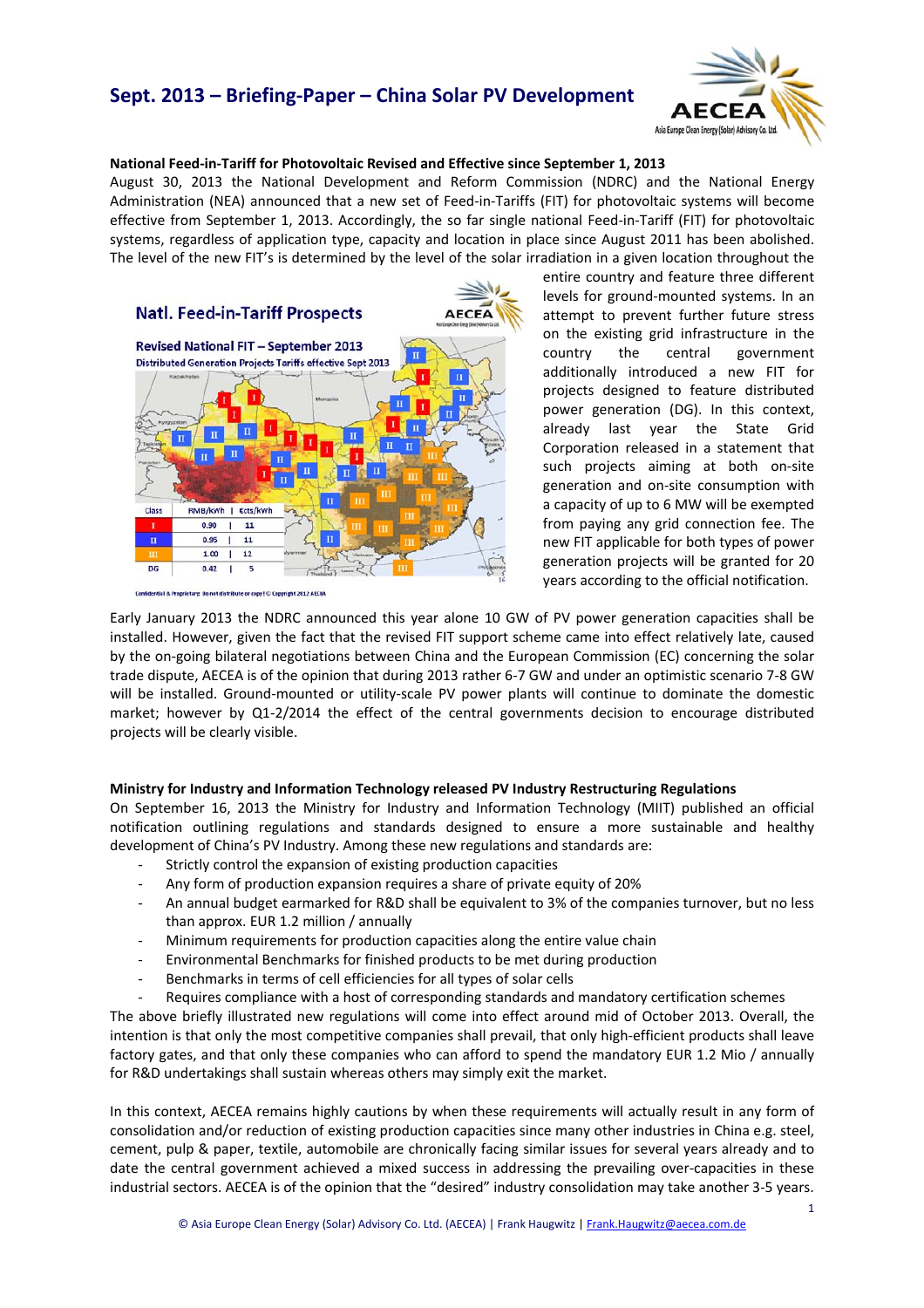## **Sept. 2013 – Briefing‐Paper – China Solar PV Development**



#### **Ministry of Finance announced that Manufacturer are subject to 50% VAT Rebate**

According to a notification issued by the Ministry of Finance (MOF), as of October 1, 2013 operators of solar PV power plants are eligible for a 50% VAT refund/rebate until December 31, 2015. The instruction to grant a 50% rebate was decided by the State Council earlier. The termination of the VAT rebate coincides which the end of the 12<sup>th</sup> Five-Year-Plan Period (2011-2015). Today China's VAT amounts to 17% and a 50% reduction will certainly improve financial returns of companies operating in the downstream sector in particular. However, at this stage further details on how the VAT rebate will be implemented remains vague. AECEA expects that further details or guidelines about how to apply will be released shortly.

### **Standing Committee of the National People's Congress reported on the Enforcement of China's Renewable Energy Promotion Law**

Late August the Standing Committee of the 12<sup>th</sup> National People's Congress (NPC) released upon concluding an inspection tour on the implementation and enforcement of China's Renewable Energy Promotion Law in Beijing, Gansu, Guangdong, Hebei, Heilongjiang, Hubei, Inner Mongolia, Jiangsu, Jilin, Shandong, Sichuan, Xinjiang, and Yunnan, its official report.

The Renewable Energy Promotion Law was adopted in February 2005 (effective since Jan 1, 2006) and revised by the 11<sup>th</sup> NPC in December 2009 (effective since April 1, 2010). The report specifically mentioned that a greater coordination of planning activities on the national level and planning measures on the provincial level offer room for improvement, due to the fact the provincial ambitions exceeded targets set on the national level, thus causing in particular grid connection and curtailment issues. In certain regions e.g. the wind power curtailment amounts to up to 40% and on average 17% throughout 2012. Between 2006 and 2012 the annual growth rate of wind power installations achieved an average of 76%. Surprisingly the report stipulates that by the end of 2012 PV installations amounted to just 6.5 GW which is 500 MW less than so far communicated by the National Energy Administration. At the same time, China was home to approx. 258 million square meter of installed Solar Water Heater (SWH).

The report stressed further the importance of continued R&D related efforts, allowing its domestic industry not only to maintain its present position compared to its international peers but as well to further advance. The report emphasized that in some industrial areas large quantities of key technologies still needs to be imported. According to the report the established Renewable Energy Development Fund designed to help the government to meet its financial obligations amounted to approx. EUR 20 billion in 2012. In this context the report mentioned that a sound pricing policy is necessary.

### **Renewable Energy Power Surcharge Further Increased**

Late August the National Development and Reform Commission (NDRC) announced that the national power surcharge from currently RMB 0.008 will increase to RMB 0.015/kWh (€ 0.001-0.002) effective from September 25, 2013. The collected money will be allocated to the Renewable Energy Development Fund designed to allow the central and provincial government to pay the Feed-in-Tariffs for all types of deployed renewable energy technologies. At the same time NDRC decided to raise subsidies for thermal power plants using equipment designed to cut nitrogen dioxide emissions from presently RMB 0.008 to RMB 0.01/kWh.

### **China plans to create further demand for PV in the Building Sector until 2015**

Early August 2013 the State Council of China published comprehensive policy measures designed to further support the development of it's domestic green industries. Accordingly, by the end of 2015 the total output value of the Chinese environmental protection industry shall amount to approx. EUR 54 billion. In the context of the so‐called "Green Building Sector" by 2015 approx. 60 million square meters of mainly public buildings shall be turned into energy-saving buildings and solar energy applications are the only renewable energy technology explicitly stipulated as a means of decentralized / distributed power generation in the official policy document.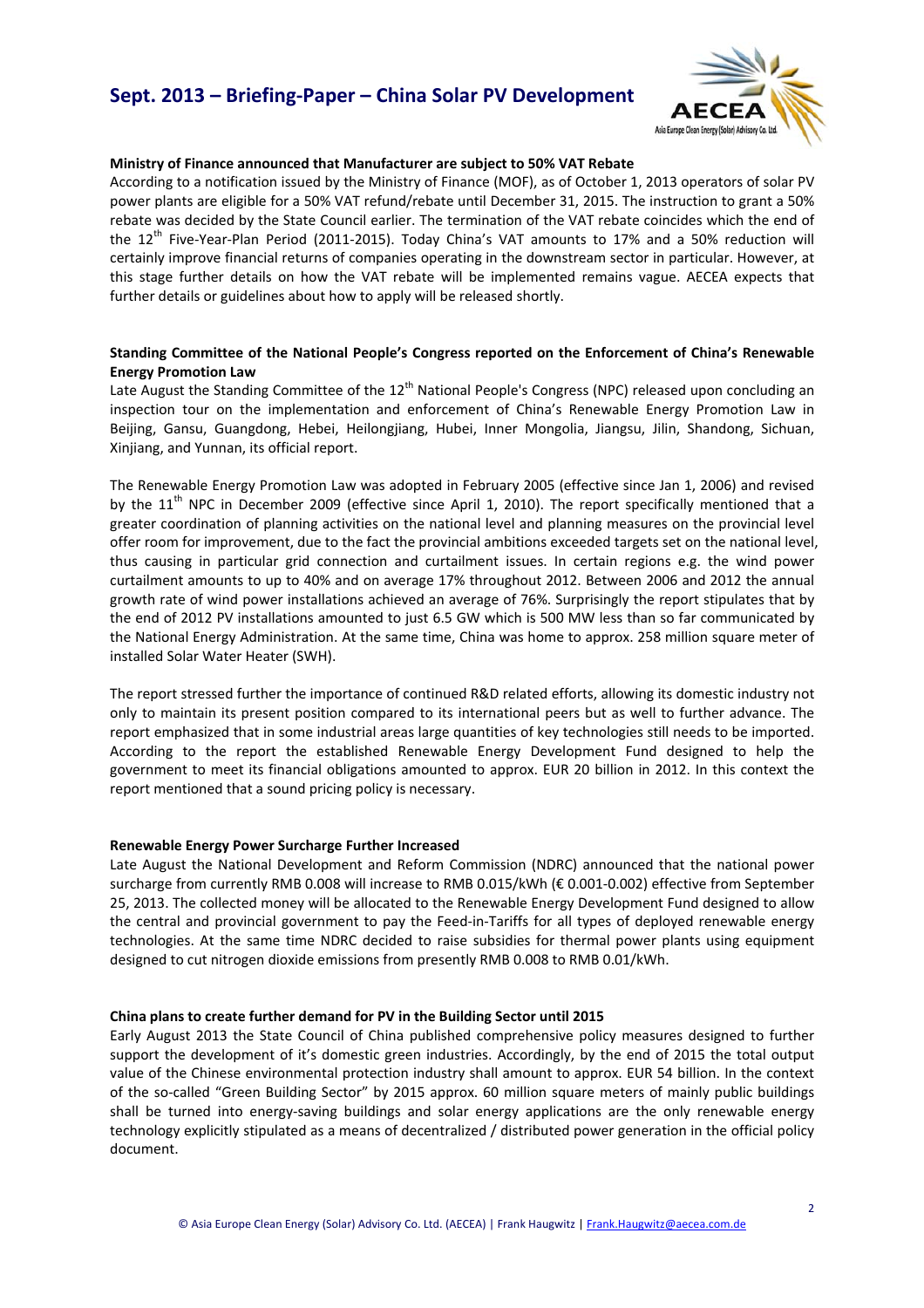## Sept. 2013 - Briefing-Paper - China Solar PV Development



#### China is home to 3 utility-scale LCPV Projects

US based manufacturer of "Low Concentrating Photovoltaic" modules Solaria teamed up with local Chinese



power utilities earlier this year, in order to develop in total 3 projects with capacities ranging from 500 kWp to 2 MWp spread across two provinces in Western China. All systems have been connected to the grid since September / October 2013. AECEA is of the opinion that the successful implementation of these three demonstration projects will not only help Solaria, but as well create opportunities for other international CPV players to further tap the domestic Chinese PV market in future.

#### **AECEA - Internal Affairs**



 $2013$  Conference 30 Sep - 04 Oct 2013 28th European PV Solar Energy Conference and Exhibition Parc des Expositions Paris Nord Villepinte, Paris, France

AECEA gave an oral presentation on "Opportunities for Foreign Companies in China's Domestic Gigawatt PV Market" in the course of the "PV Business Opportunities" session on Wednesday Oct 2<sup>nd</sup>, 2013.



The International PV Equipment Association (IPVEA) during the 28<sup>th</sup> EU PVSEC hold its "PV Production and Battery Forum 2013". AECEA has been invited to gave a presentation on "China - A Domestic Industrial and Deployment Perspective" on October 2<sup>nd</sup>, , 2013.



The first Intersolar South America took place in Sao Paulo / Brazil from September 18-20, 2013. AECEA gave a presentation on "Asian PV Market Development Prospects - Japan/China/Thailand/India" during the "Global & Latin American PV Markets" session on September 18, 2013. **Upcoming Activities\*\*\*\*\*\*\*\*\*\*** 





AECEA has been invited to give two presentations during the upcoming Asia PVSEC-23 in Taipei / Taiwan. The first on Oct 31<sup>st</sup> during a workshop organized by the International Energy Administration (IEA) and it's Task 1: PVPS on "China - A Domestic Deployment Perspective and Opportunities for Foreign Companies". The second talk on "China's CPV Development & Trends during the 12<sup>th</sup> Five-Year-Plan (2011-2015) as well on Oct 31<sup>st</sup>.

#### **Company Profile**

Frank Haugwitz is an independent solar energy consultant based in Beijing since 2002. In his early years in China he was seconded by the German govt. and involved in a bilateral solar / PV energy technical cooperation program. Following this assignment he was responsible for the renewable energy component of the EU-China Energy & Environment Program until the fall of 2009. Since then he has been consulting foreign enterprises and international organizations on the development of renewable energies in general and solar / photovoltaic in particular in China. Since early 2010 he works for the organizer of Intersolar as their Head of Intersolar Conference Development.

From late 2009 until August 2012 he worked as a director in the Deutsche China Consult Co. Ltd. (HK) and in October 2012 he founded his company "Asia Europe Clean Energy (Solar) Advisory Co. Ltd. (AECEA). His services include working with individual clients to apply his extensive China photovoltaic energy-focused insights to their specific needs. Industry experience and in-depth analysis shall assist strategy development and corporate decision making. Focus is on the regulatory framework conditions, policy, as well market and business development. His advisory services provide objective and independent research.